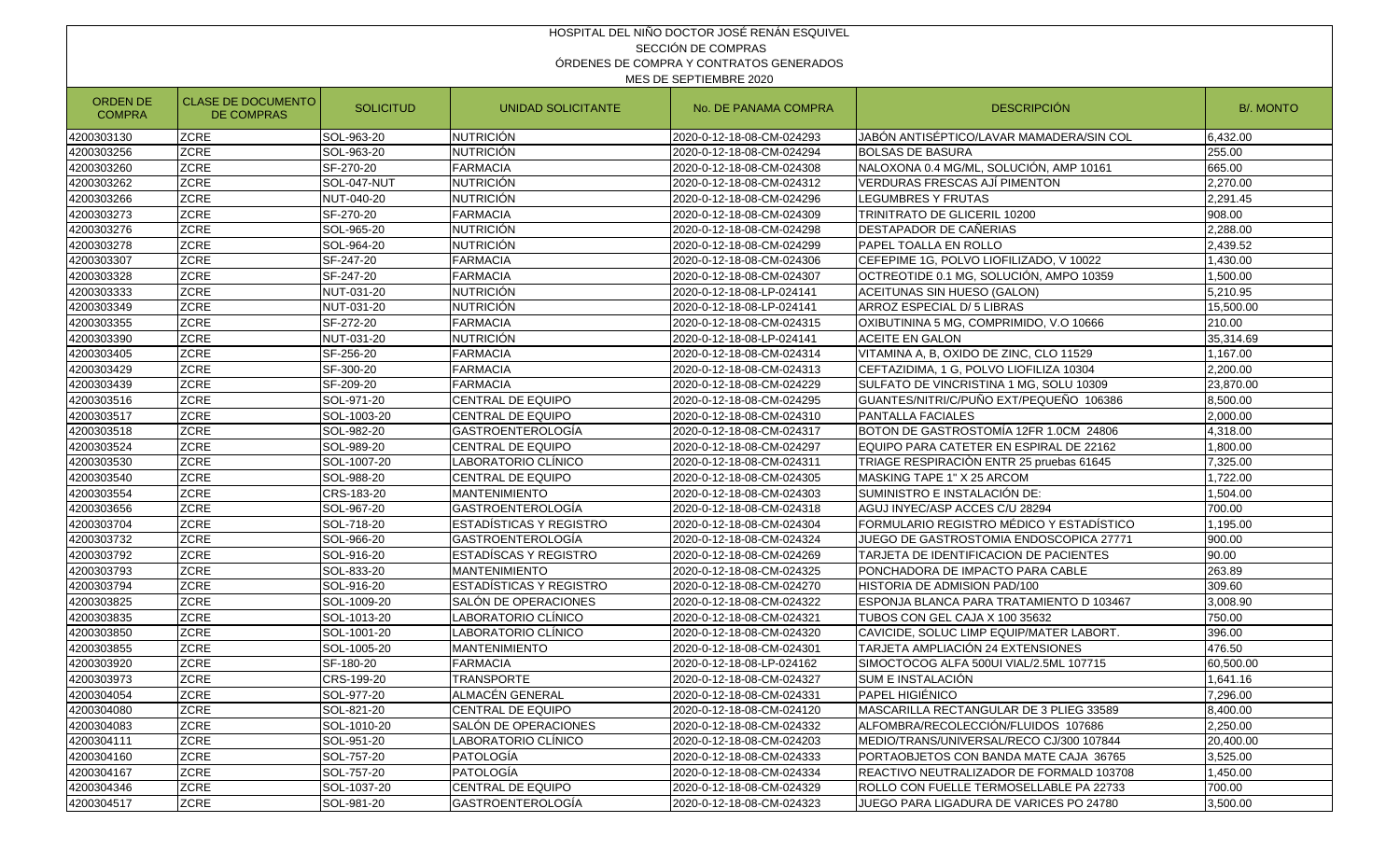| ORDEN DE<br><b>COMPRA</b> | <b>CLASE DE DOCUMENTO</b><br>DE COMPRAS | <b>SOLICITUD</b> | UNIDAD SOLICITANTE                            | No. DE PANAMA COMPRA       | <b>DESCRIPCIÓN</b>                        | <b>B/. MONTO</b> |
|---------------------------|-----------------------------------------|------------------|-----------------------------------------------|----------------------------|-------------------------------------------|------------------|
| 4200304521                | <b>ZCRE</b>                             | SOL-045-20       | <b>NUTRICIÓN</b>                              | 2020-0-12-18-08-CM-024335  | QUESO BLANCO BAJO EN SAL                  | 46.55            |
| 4200304524                | <b>ZCRE</b>                             | SOL-1031-20      | <b>BANCO DE SANGRE</b>                        | 2020-0-12-18-08-CM-024336  | SET MULTIPLE PARA RECOLECCION DE 38674    | 8,923.50         |
| 4200304556                | <b>ZCRE</b>                             | SOL-846-20       | <b>CENTRAL DE EQUIPO</b>                      | 2020-0-12-18-08-CM-024219  | SIST/ASPIR/S/PUE/C/CAM/12FR/54CM 103210   | 10.800.00        |
| 4200304606                | <b>ZCRE</b>                             | SOL-927-20       | LABORATORIO CLÍNICO                           | 2020-0-12-18-08-CM-024217  | PANEL GASTROI/MULTIPLEX KITX30PBA 105208  | 24,228.00        |
| 4200304776                | <b>ZCRE</b>                             | SOL-787-20       | LABORATORIO CLÍNICO                           | 2020-0-12-18-08-CM-024350  | BOTELLA DE HEMOCULTIVO PF PLUS CA 104123  | 9,451.00         |
| 4200304801                | <b>ZCRE</b>                             | SOL-914-20       | LABORATORIO DE HEMATOLOGÍA<br><b>ESPECIAL</b> | 2020-0-12-18-08-CM-024226  | RINSE(AEROSPRAY) 500 ML 37056             | 6,904.00         |
| 4200304822                | <b>ZCRE</b>                             | NUT-030-20       | <b>NUTRICIÓN</b>                              | 2020-0-12-18-08-CM-024133  | LECHE ENVASE TETRA PACK                   | 7,240.50         |
| 4200304836                | <b>ZCRE</b>                             | NUT-030-20       | <b>NUTRICIÓN</b>                              | 2020-0-12-18-08-CM-024133  | LECHE CON CHOCOLATE EN TETRAPACK          | 1,920.00         |
| 4200304845                | ZCRE                                    | NUT-030-20       | <b>NUTRICIÓN</b>                              | 2020-0-12-18-08-CM-024133  | QUESO AMARILLO (CAJA D/144 REBANADAS)     | 2,592.00         |
| 4200304849                | ZCRE                                    | NUT-030-20       | <b>NUTRICIÓN</b>                              | 2020-0-12-18-08-CM-024133  | NECTAR VARIADO                            | 1,892.80         |
| 4200304933                | ZCRE                                    | NUT-032-20       | <b>NUTRICIÓN</b>                              | 2020-0-12-18-08-CM-024134  | CARNE/CINTA SIN HUESO                     | 31,320.00        |
| 4200305055                | ZCRE                                    | SOL-921-20       | <b>MANTENIMIENTO</b>                          | 2020-0-12-18-08-CM-024326  | MADERA CEPILLADA 1X4X12                   | 90.00            |
| 4200305106                | <b>ZCRE</b>                             | SOL-925-20       | ASEO Y MENSAJERÍA                             | 2020-0-12-18-08-CM-024368  | CUBO EXPRIMIDOR CON RUEDAS                | 2,450.00         |
| 4200305140                | ZCRE                                    | SOL-1012-20      | <b>NEFROLOGÍA</b>                             | 2020-0-12-18-08-CM-024357  | SISTEM/CATÉT/12.5/ANTE/18/18/ESC 101280   | 570.00           |
| 4200305186                | <b>ZCRE</b>                             | SOL-914-20       | LABORATORIO DE HEMATOLOGÍA<br><b>ESPECIAL</b> | 2020-0-12-18-08-CM-024226  | COLAGENO - AGREGABILIDAD PLAQUETA 34374   | 1,450.00         |
| 4200305208                | <b>ZCRE</b>                             | SOL-908-20       | LABORATORIO DE HEMATOLOGÍA<br><b>ESPECIAL</b> | 2020-0-12-18-08-CM-024366  | PROTROMBINA TP-FIB RECOMBINANTE J 35530   | 8,343.27         |
| 4200305285                | <b>ZCRE</b>                             | SOL-965-20       | <b>NUTRICIÓN</b>                              | 2020-0-12-18-08-CM-024372  | <b>ATOMIZADOR</b>                         | 264.00           |
| 4200305286                | ZCRE                                    | SOL-1038-20      | LABORATORIO CLÍNICO                           | 2020-0-12-18-08-CM-024371  | TUBO CON EDTA K2 VOLUMEN 2ML 36694        | 750.00           |
| 4200305292                | ZCRE                                    | SOL-1040-20      | SALÓN DE OPERACIONES                          | 2020-0-12-18-08-CM-024378  | VALVULA CARDIACA MECANICA POSICIO 28560   | 1,031.00         |
| 4200305321                | <b>ZCRE</b>                             | CRS-202-20       | DOCENCIA MÉDICA                               | 2020-0-12-18-08-CM-024373  | <b>CORTE DE PAPELERIA</b>                 | 46.60            |
| 4200305474                | ZCRE                                    | SF-259-20        | <b>FARMACIA</b>                               | 2020-0-12-18-08-CM-024380  | TEMOZOLAMIDA 100 MG, CÁPSULA, V.O 11853   | 6,250.00         |
| 4200305785                | <b>ZCRE</b>                             | NUT-024-20       | <b>NUTRICIÓN</b>                              | 2020-0-12-18-08-CM-024118  | ACHIOTE/215 GR                            | 14,059.78        |
| 4200305788                | ZCRE                                    | NUT-024-20       | <b>NUTRICIÓN</b>                              | 2020-0-12-18-08-CM-024118  | LEGUMBRES Y FRUTAS                        | 12,734.80        |
| 4200305791                | ZCRE                                    | SOL-1045-20      | <b>BIOMÉDICA</b>                              | 2020-0-12-18-08-CM-024392  | REGULADOR DE CORRIENTE / LW-12085         | 614.13           |
| 4200305896                | ZCRE                                    | NUT-024-20       | <b>NUTRICIÓN</b>                              | 2020-0-12-18-08-CM-024118  | LEGUMBRES Y FRUTAS                        | 5,702.40         |
| 4200305922                | ZCRE                                    | SOL-985-20       | ASEO Y MENSAJERÍA                             | 2020-0-12-18-08-CM-024393  | PAPEL TOALLA INDUSTRIAL                   | 1,398.00         |
| 4200305925                | ZCRE                                    | SOL-1050-20      | <b>CENTRAL DE EQUIPO</b>                      | 2020-0-12-18-08-CM-024395  | SIST/ASPIR/S/PUE/C/CAM/14FR/54CM 103210   | 858.00           |
| 4200306033                | <b>ZCRE</b>                             | SOL-753-20       | <b>PATOLOGÍA</b>                              | 2020-0-12-18-08-CM-024403  | BATAS DES. CORTAS M/JACKET BATAS TALLA M  | 3,000.00         |
| 4200306078                | <b>ZCRE</b>                             | CRS-207-20       | <b>INFORMATICA</b>                            | 2020-0-12-18-08-CM-024413  | SERVICIOS COMERCIALES CENTRO DE SERVICIO  | 4,813.10         |
| 4200306084                | ZCRE                                    | SOL-1049-20      | SALÓN DE OPERACIONES                          | 2020-0-12-18-08-CM-024411  | CEMENTO PARA HUESO 23679                  | 1,599.60         |
| 4200306137                | ZCRE                                    | SOL-1029-20      | <b>BANCO DE SANGRE</b>                        | 2020-0-12-18-08-CM-024399  | KIT PARA REDUCCION DE PLAQUETAS C 36999   | 3,264.00         |
| 4200306262                | ZCRE                                    | SOL-968-20       | <b>MANTENIMIENTO</b>                          | 2020-0-12-18-08-CM-024417  | LAVAMANO SANITARIO ACERO INOXIDABLE       | 1,824.24         |
| 4200306292                | ZCRE                                    | SOL-979-20       | <b>BIOMÉDICA</b>                              | 2020-0-12-18-08-CM-024418  | MÓDULO/PACIENTE PARA REGISTR 102938-ACC   | 7,000.00         |
| 4200306353                | <b>ZCRE</b>                             | SF-306-20        | <b>FARMACIA</b>                               | 2020-0-12-18-08-CM-024424  | RITUXIMAB, 500 MG/50 ML, SOLUCIÓN 10316   | 2,800.00         |
| 4200306430                | <b>ZCRE</b>                             | SOL-1039-20      | <b>MANTENIMIENTO</b>                          | 2020-0-12-18-08-CM-024419  | <b>BALDOSA</b>                            | 122.50           |
| 4200306534                | <b>ZCRE</b>                             | SOL-1002-20      | ALMACEN GENERAL                               | 2020-0-12-18-08-RC-002144  | AGUA GARRAFON 5 GAL                       | 3,780.00         |
| 4200306608                | ZCRE                                    | NUT-041-20       | <b>NUTRICIÓN</b>                              | 2020-0-12-18-08-CM-024440  | LECHE ENTERA GRADO A ENVASE TETRAPACK     | 7,140.00         |
| 4200306615                | ZCRE                                    | CRS-200-20       | <b>NUTRICIÓN</b>                              | 2020-0-12-18-08-CM-024426  | <b>GAS DE COCINA</b>                      | 4,640.00         |
| 4200306623                | ZCRE                                    | SOL-964-20       | <b>NUTRICIÓN</b>                              | 2020-0-12-18-08-CM-024425  | PAPEL FILM DE COCINA                      | 5,155.00         |
| 4200306626                | <b>ZCRE</b>                             | SOL-964-20       | <b>NUTRICIÓN</b>                              | 2020-0-12-18-08-RC-002143  | KIT DE CUBIERTOS TENEDOR CUCHILLO CUCHAR  | 6.172.80         |
| 4200306714                | <b>ZCRE</b>                             | SOL-746-20       | <b>MANTENIMIENTO</b>                          | 2020-0-12-18-08-CM-024443  | FLUXOMETRO PARA INODORO                   | 600.00           |
| 4200306739                | <b>ZCRE</b>                             | SOL-973-20       | <b>BIOMÉDICA</b>                              | 2020-0-12-18-08-CM-0244445 | MEZCLADOR DE AIRE/OXIGENO 40043-REP       | 650.00           |
| 4200306821                | <b>ZCRE</b>                             | SOL-914-20       | LABORATORIO DE HEMATOLOGÍA<br><b>ESPECIAL</b> | 2020-0-12-18-08-CM-024449  | PLASMA CONTROL ANORMAL CAJA X 10_102540_  | 980.00           |
| 4200306858                | ZCRE                                    | SOL-914-20       | LABORATORIO DE HEMATOLOGÍA<br>ESPECIAL        | 2020-0-12-18-08-CM-024422  | <b>HOJA PROTECTORA D/PAPEL ABSORBENTE</b> | 358.00           |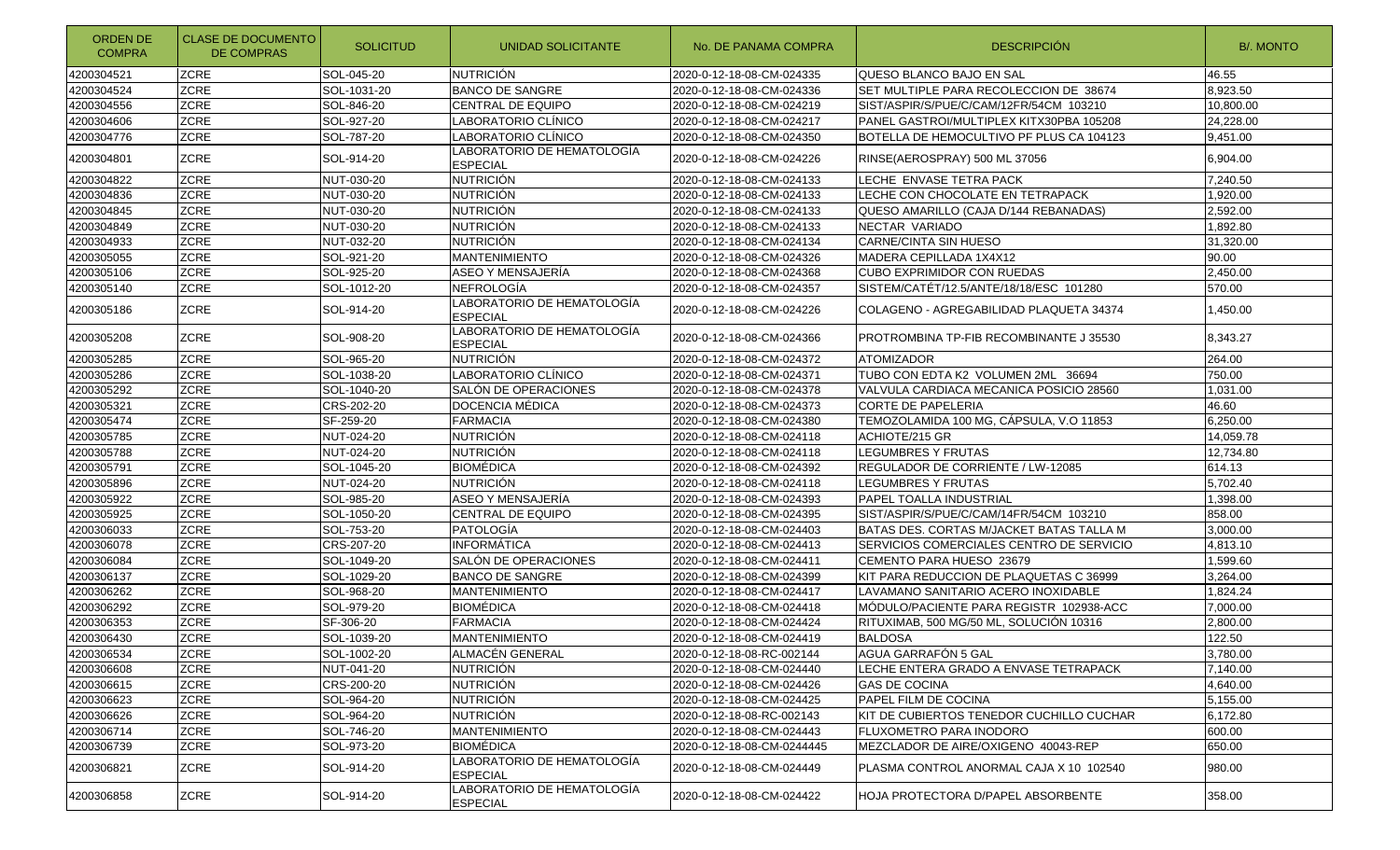| <b>ORDEN DE</b><br><b>COMPRA</b> | <b>CLASE DE DOCUMENTO</b><br><b>DE COMPRAS</b> | <b>SOLICITUD</b> | UNIDAD SOLICITANTE       | No. DE PANAMA COMPRA      | <b>DESCRIPCIÓN</b>                       | <b>B/. MONTO</b> |
|----------------------------------|------------------------------------------------|------------------|--------------------------|---------------------------|------------------------------------------|------------------|
| 4200306885                       | <b>ZCRE</b>                                    | SOL-972-20       | <b>BIOMÉDICA</b>         | 2020-0-12-18-08-CM-024450 | MONITOR/PANTA/LED/ALTA DEFIN/24" 105638  | 8.790.00         |
| 4200306905                       | <b>ZCRE</b>                                    | SOL-382-20       | ALMACÉN GENERAL          | 2020-0-12-18-08-CM-024451 | PAPEL COMERCIAL                          | 590.00           |
| 4200307036                       | <b>ZCRE</b>                                    | SOL-1021-20      | <b>GENÉTICA</b>          | 2020-0-12-18-08-CM-024456 | TUBOS CONICOS DE 15 ML MEMBRETADO 39220  | 200.00           |
| 4200307069                       | <b>ZCRE</b>                                    | SOL-997-20       | LABORATORIO CLÍNICO      | 2020-0-12-18-08-CM-024330 | PRUEBA/PCR REAL TIME/PATOG KIT/32 106441 | 44,000.00        |
| 4200307084                       | <b>ZCRE</b>                                    | SOL-1035-20      | ASEO Y MENSAJERÍA        | 2020-0-12-18-08-CM-024454 | LAMPAZO COMPLETO CHICO 5 X 12            | 139.50           |
| 4200307105                       | <b>ZCRE</b>                                    | SF-249-20        | <b>FARMACIA</b>          | 2020-0-12-18-08-CM-024457 | CLORHID/PROPRAN/1mg/ml amp/1ml C/U 10210 | 200.00           |
| 4200307145                       | <b>ZCRE</b>                                    | SOL-1020-20      | MANTENIMIENTO            | 2020-0-12-18-08-CM-024458 | REGULADOR DE VAPOR 0 A 200 PSI           | 757.00           |
| 4200307173                       | <b>ZCRE</b>                                    | SOL-1046-20      | <b>BIOMÉDICA</b>         | 2020-0-12-18-08-CM-024459 | TARJETA ELECT/UNI/INT/GRÁFI 102098-REP   | 5,171.81         |
| 4200307194                       | ZCRE                                           | SOL-1060-20      | <b>ALMACEN GENERAL</b>   | 2020-0-12-18-08-RC-002145 | AGUA GARRAFÓN 5 GAL                      | 5,670.00         |
| 4200307236                       | <b>ZCRE</b>                                    | SF-261-20        | <b>FARMACIA</b>          | 2020-0-12-18-08-CM-024462 | CLORHIDRATO DE RANITIDINA, 50 MG/ 10101  | 2,750.00         |
| 4200307243                       | <b>ZCRE</b>                                    | SF-261-20        | <b>FARMACIA</b>          | 2020-0-12-18-08-CM-024461 | DIMENHIDRINATO 10 mg/ml AMP/5ML 10128    | 600.00           |
| 4200307249                       | <b>ZCRE</b>                                    | SF-261-20        | <b>FARMACIA</b>          | 2020-0-12-18-08-CM-024460 | INSULINA N.P.H. (HUMANA), 100 U/ML 10825 | 570.00           |
| 4200307798                       | <b>ZCRE</b>                                    | SF-316-20        | <b>FARMACIA</b>          | 2019-0-12-18-08-LP-027628 | AMINOFILINA, 25 MG / ML, SOLUCIÓN 10208  | 735.00           |
| 4200307816                       | <b>ZCRE</b>                                    | SF-261-20        | <b>FARMACIA</b>          | 2020-0-12-18-08-CM-024463 | INSULINA REGULAR (HUMANA) 10365          | 597.00           |
| 4200307973                       | <b>ZCRE</b>                                    | SOL-674-20       | <b>ALMACEN GENERAL</b>   | 2020-0-12-18-08-RC-002148 | VASOS CÓNICO DE CARTON 4 ONZAS           | 887.52           |
| 4300020221                       | <b>ZCTR</b>                                    | DJ-133           | <b>ADMINISTRACIÓN</b>    | 2017-1-27-0-99-LM-001713  | <b>DIESEL</b>                            | 18,064.79        |
| 4300020344                       | <b>ZCTR</b>                                    | ADEN.3 DJ132     | ADMINISTRACIÓN           | 2017-1-27-0-99-LM-001713  | <b>DIESEL</b>                            | 30,000.00        |
| 4300020433                       | <b>ZCTR</b>                                    | $C.018-20$       | ADMINISTRACIÓN           | 2020-0-12-18-08-LP-023745 | <b>OTROS ALQUILERES</b>                  | 12,600.00        |
| 4800059564                       | <b>ZCRF</b>                                    | SOL-073-20       | <b>INHALOTERAPIA</b>     | 2020-0-12-18-08-LP-024144 | CIRCUITO NEONATAL DESECHABLE 40039-ACC   | 108,657.50       |
| 4800059666                       | <b>ZCRF</b>                                    | SOL-949-20       | <b>CENTRAL DE EQUIPO</b> | 2020-0-12-18-08-CM-024202 | RESPIRA/FACIAL/S/VAL/FFP2D/MEDIA 104747  | 10,200.00        |
| 4800059667                       | <b>ZCRF</b>                                    | SOL-949-20       | <b>CENTRAL DE EQUIPO</b> | 2020-0-12-18-08-CM-024202 | RESPIRA/FACIAL/S/VAL/FFP2D/GRAND 104747  | 22,500.00        |
| 4800059712                       | <b>ZCRF</b>                                    | SOL-949-20       | <b>CENTRAL DE EQUIPO</b> | 2020-0-12-18-08-CM-024202 | RESPIRA/FACIAL/S/VAL/FFP2D/MEDIA 104747  | 10,200.00        |
| 4800059782                       | <b>ZCRF</b>                                    | <b>ADM-N-177</b> | ADMINISTRACIÓN           | 2020-0-12-18-08-CM-024382 | <b>EXAMEN ESPECIAL</b>                   | 67.00            |
| 4800059785                       | ZCRF                                           | <b>ADM-N-178</b> | ADMINISTRACIÓN           | 2020-0-12-18-08-CM-024383 | <b>EXAMEN ESPECIAL</b>                   | 77.00            |
| 4800059786                       | <b>ZCRF</b>                                    | ADM-N-179        | ADMINISTRACIÓN           | 2020-0-12-18-08-CM-024384 | <b>EXAMEN ESPECIAL</b>                   | 20.00            |
| 4800059788                       | <b>ZCRF</b>                                    | ADM-N-180        | ADMINISTRACIÓN           | 2020-0-12-18-08-CM-024385 | <b>EXAMEN ESPECIAL</b>                   | 370.00           |
| 4800059789                       | <b>ZCRF</b>                                    | ADM-N-181        | <b>ADMINISTRACIÓN</b>    | 2020-0-12-18-08-CM-024386 | <b>EXAMEN ESPECIAL</b>                   | 370.00           |
| 4800059790                       | <b>ZCRF</b>                                    | <b>ADM-N-185</b> | ADMINISTRACIÓN           | 2020-0-12-18-08-CM-024387 | <b>EXAMEN ESPECIAL</b>                   | 943.00           |
| 4800059792                       | <b>ZCRF</b>                                    | SOL-657-20       | <b>GENÉTICA</b>          | 2020-0-12-18-08-LP-023915 | SECUENCIADOR CON AMPLIFICACION IN 103564 | 227,255.00       |
| 4800059827                       | <b>ZCRF</b>                                    | ADM-N-183        | ADMINISTRACIÓN           | 2020-0-12-18-08-CM-024427 | <b>EXAMEN ESPECIAL</b>                   | 394.00           |
| 4800059830                       | ZCRF                                           | <b>ADM-N-184</b> | ADMINISTRACIÓN           | 2020-0-12-18-08-CM-024428 | <b>EXAMEN ESPECIAL</b>                   | 370.00           |
| 4800059832                       | <b>ZCRF</b>                                    | ADM-N-186        | ADMINISTRACIÓN           | 2020-0-12-18-08-CM-024429 | <b>EXAMEN ESPECIAL</b>                   | 850.00           |
| 4800059833                       | <b>ZCRF</b>                                    | ADM-N-187        | ADMINISTRACIÓN           | 2020-0-12-18-08-CM-024430 | <b>EXAMEN ESPECIAL</b>                   | 52.00            |
| 4800059834                       | <b>ZCRF</b>                                    | ADM-N-188        | ADMINISTRACIÓN           | 2020-0-12-18-08-CM-024431 | <b>EXAMEN ESPECIAL</b>                   | 370.00           |
| 4800059838                       | <b>ZCRF</b>                                    | ADM-N-189        | ADMINISTRACIÓN           | 2020-0-12-18-08-CM-024432 | <b>EXAMEN ESPECIAL</b>                   | 28.00            |
| 4800059839                       | <b>ZCRF</b>                                    | ADM-N-190        | ADMINISTRACIÓN           | 2020-0-12-18-08-CM-024433 | <b>EXAMEN ESPECIAL</b>                   | 52.00            |
| 4800059842                       | <b>ZCRF</b>                                    | ADM-N-191        | ADMINISTRACIÓN           | 2020-0-12-18-08-CM-024434 | <b>EXAMEN ESPECIAL</b>                   | 67.00            |
| 4800059843                       | <b>ZCRF</b>                                    | ADM-N-192        | <b>ADMINISTRACIÓN</b>    | 2020-0-12-18-08-CM-024437 | <b>EXAMEN ESPECIAL</b>                   | 370.00           |
| 4800059844                       | <b>ZCRF</b>                                    | ADM-N-193        | ADMINISTRACIÓN           | 2020-0-12-18-08-CM-024438 | <b>EXAMEN ESPECIAL</b>                   | 50.00            |
| 4800059845                       | <b>ZCRF</b>                                    | ADM-N-194        | ADMINISTRACIÓN           | 2020-0-12-18-08-CM-024439 | <b>EXAMEN ESPECIAL</b>                   | 370.00           |
| <b>TOTAL OC=128</b>              |                                                |                  |                          |                           | <b>TOTAL B/.</b>                         | B/.980.657.35    |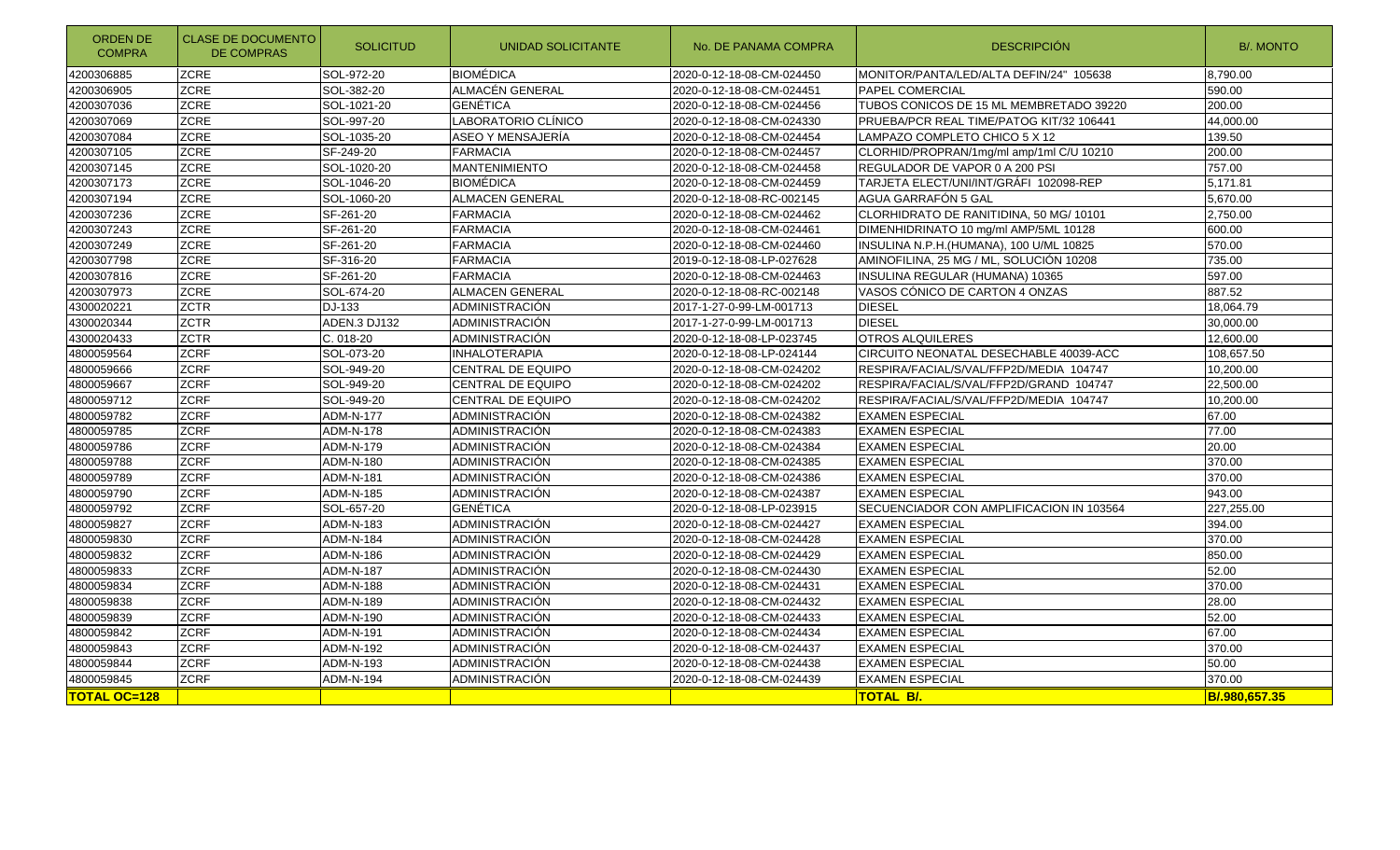| <b>ORDEN DE</b><br><b>COMPRA</b> | <b>CLASE DE</b><br><b>DOCUMENTO DE</b><br><b>COMPRAS</b> | <b>SOLICITUD</b> | UNIDAD SOLICITANTE       | No. DE PANAMA COMPRA       | <b>DESCRIPCIÓN</b>                       | <b>B/. MONTO</b> |
|----------------------------------|----------------------------------------------------------|------------------|--------------------------|----------------------------|------------------------------------------|------------------|
| 4200303130                       | <b>ZCRE</b>                                              | SOL-963-20       | <b>NUTRICION</b>         | 2020-0-12-18-08-CM-024293  | JABON ANTISEPTICO/LAVAR MAMADERA/SIN COL | 6.432.00         |
| 4200303256                       | <b>ZCRE</b>                                              | SOL-963-20       | <b>NUTRICION</b>         | 2020-0-12-18-08-CM-024294  | <b>BOLSAS DE BASURA</b>                  | 255.00           |
| 4200303260                       | <b>ZCRE</b>                                              | SF-270-20        | <b>FARMACIA</b>          | 2020-0-12-18-08-CM-024308  | NALOXONA 0.4 MG/ML, SOLUCIÓN, AMP 10161  | 665.00           |
| 4200303262                       | <b>ZCRE</b>                                              | SOL-047-NUT      | <b>NUTRICION</b>         | 2020-0-12-18-08-CM-024312  | <b>VERDURAS FRESCAS AJI PIMENTON</b>     | 2,270.00         |
| 4200303266                       | <b>ZCRE</b>                                              | NUT-040-20       | <b>NUTRICION</b>         | 2020-0-12-18-08-CM-024296  | LEGUMBRES Y FRUTAS                       | 2,291.45         |
| 4200303273                       | <b>ZCRE</b>                                              | SF-270-20        | <b>FARMACIA</b>          | 2020-0-12-18-08-CM-024309  | <b>TRINITRATO DE GLICERIL 10200</b>      | 908.00           |
| 4200303276                       | <b>ZCRE</b>                                              | SOL-965-20       | <b>NUTRICION</b>         | 2020-0-12-18-08-CM-024298  | DESTAPADOR DE CAÑERIAS                   | 2,288.00         |
| 4200303278                       | <b>ZCRE</b>                                              | SOL-964-20       | <b>NUTRICION</b>         | 2020-0-12-18-08-CM-024299  | <b>PAPEL TOALLA EN ROLLO</b>             | 2,439.52         |
| 4200303307                       | <b>ZCRE</b>                                              | SF-247-20        | <b>FARMACIA</b>          | 2020-0-12-18-08-CM-024306  | CEFEPIME 1G. POLVO LIOFILIZADO. V 10022  | 1,430.00         |
| 4200303328                       | <b>ZCRE</b>                                              | SF-247-20        | <b>FARMACIA</b>          | 2020-0-12-18-08-CM-024307  | OCTREOTIDE 0.1 MG, SOLUCIÓN, AMPO 10359  | 1,500.00         |
| 4200303333                       | <b>ZCRE</b>                                              | NUT-031-20       | <b>NUTRICION</b>         | 2020-0-12-18-08-LP-024141  | ACEITUNAS SIN HUESO (GALON)              | 5,210.95         |
| 4200303349                       | <b>ZCRE</b>                                              | NUT-031-20       | <b>NUTRICION</b>         | 2020-0-12-18-08-LP-024141  | ARROZ ESPECIAL D/5 LIBRAS                | 15.500.00        |
| 4200303355                       | <b>ZCRE</b>                                              | SF-272-20        | <b>FARMACIA</b>          | 2020-0-12-18-08-CM-024315  | OXIBUTININA 5 MG, COMPRIMIDO, V.O 10666  | 210.00           |
| 4200303390                       | <b>ZCRE</b>                                              | NUT-031-20       | <b>NUTRICION</b>         | 2020-0-12-18-08-LP-024141  | <b>ACEITE EN GALON</b>                   | 35,314.69        |
| 4200303405                       | <b>ZCRE</b>                                              | SF-256-20        | <b>FARMACIA</b>          | l2020-0-12-18-08-CM-024314 | VITAMINA A. B. OXIDO DE ZINC. CLO 11529  | 1,167.00         |
| 4200303429                       | <b>ZCRE</b>                                              | SF-300-20        | <b>FARMACIA</b>          | 2020-0-12-18-08-CM-024313  | CEFTAZIDIMA, 1 G. POLVO LIOFILIZA 10304  | 2,200.00         |
| 4200303439                       | <b>ZCRE</b>                                              | SF-209-20        | <b>FARMACIA</b>          | 2020-0-12-18-08-CM-024229  | SULFATO DE VINCRISTINA 1 MG. SOLU 10309  | 23.870.00        |
| 4200303516                       | <b>ZCRE</b>                                              | SOL-971-20       | <b>CENTRAL DE EQUIPO</b> | 2020-0-12-18-08-CM-024295  | GUANTES/NITRI/C/PUÑO EXT/PEQUEÑO 106386  | 8,500.00         |
| 4200303517                       | <b>ZCRE</b>                                              | SOL-1003-20      | <b>CENTRAL DE EQUIPO</b> | 2020-0-12-18-08-CM-024310  | <b>PANTALLA FACIALES</b>                 | 2,000.00         |
| 4200303518                       | <b>ZCRE</b>                                              | SOL-982-20       | <b>GASTROENTEROLOGIA</b> | 2020-0-12-18-08-CM-024317  | BOTON DE GASTROSTOMÍA 12FR 1.0CM 24806   | 4,318.00         |
| 4200303524                       | <b>ZCRE</b>                                              | SOL-989-20       | CENTRAL DE EQUIPO        | 2020-0-12-18-08-CM-024297  | EQUIPO PARA CATETER EN ESPIRAL DE 22162  | 1,800.00         |
| 4200303530                       | <b>ZCRE</b>                                              | SOL-1007-20      | LABORATORIO CLINICIO     | l2020-0-12-18-08-CM-024311 | TRIAGE RESPIRACIÓN ENTR 25 pruebas 61645 | 7,325.00         |
| 4200303540                       | <b>ZCRE</b>                                              | SOL-988-20       | <b>CENTRAL DE EQUIPO</b> | 2020-0-12-18-08-CM-024305  | MASKING TAPE 1" X 25 ARCOM               | 1.722.00         |
| 4200303554                       | <b>ZCRE</b>                                              | CRS-183-20       | <b>IMANTENIMIENTO</b>    | 2020-0-12-18-08-CM-024303  | SUMINISTRO E INSTALACIÓN DE:             | 1,504.00         |
| 4200303656                       | <b>ZCRE</b>                                              | SOL-967-20       | <b>GASTROENTEROLOGIA</b> | 2020-0-12-18-08-CM-024318  | AGUJ INYEC/ASP ACCES C/U 28294           | 700.00           |
| <b>OC: 25</b>                    |                                                          |                  |                          |                            | <b>SUB TOTAL B/.</b>                     | B/.131.820.61    |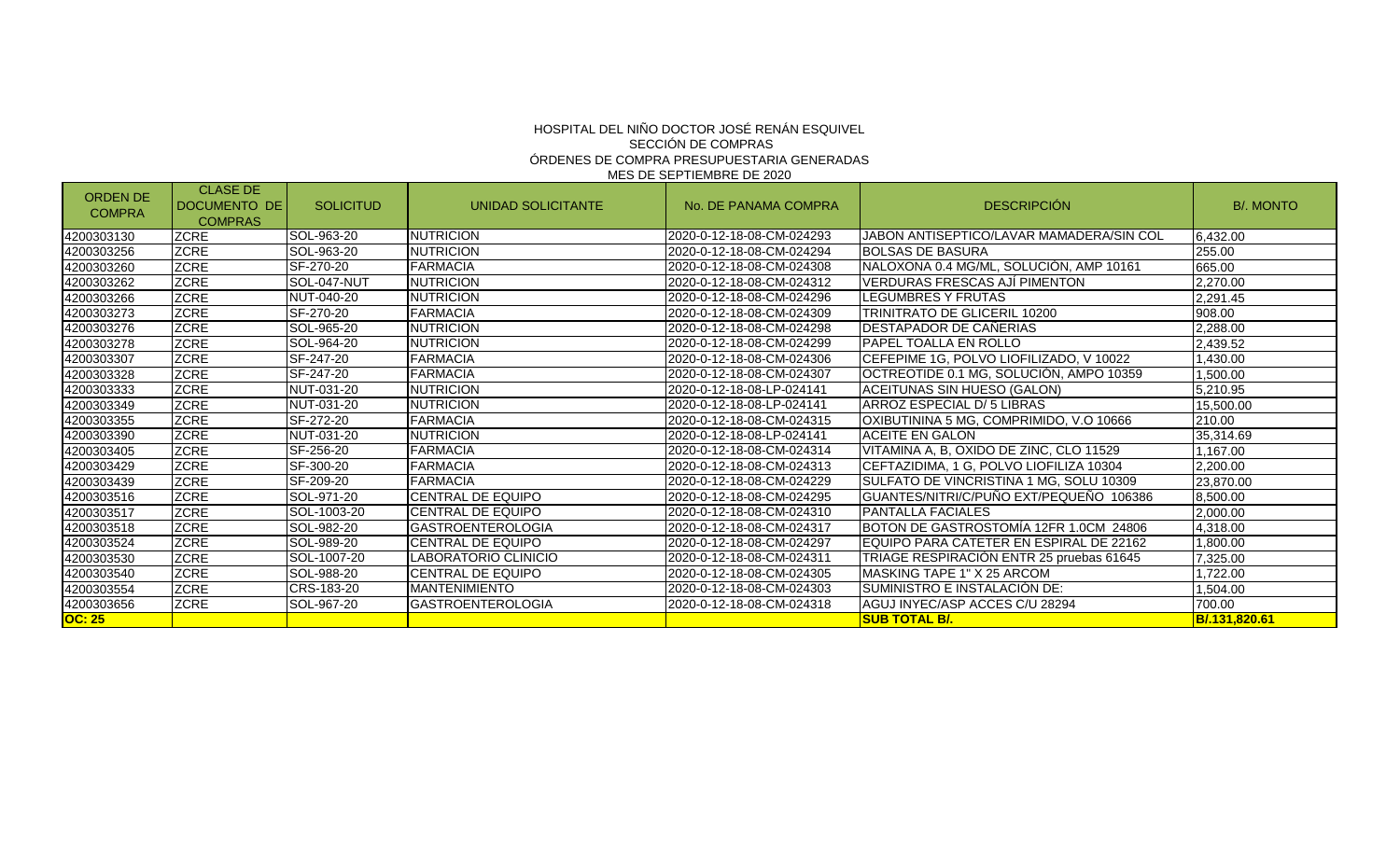| <b>ORDEN DE</b><br><b>COMPRA</b> | <b>CLASE DE</b><br><b>IDOCUMENTO DE</b><br><b>COMPRAS</b> | <b>SOLICITUD</b>   | UNIDAD SOLICITANTE                 | No. DE PANAMA COMPRA       | <b>DESCRIPCIÓN</b>                        | <b>B/. MONTO</b> |
|----------------------------------|-----------------------------------------------------------|--------------------|------------------------------------|----------------------------|-------------------------------------------|------------------|
| 4200303704                       | <b>ZCRE</b>                                               | <b>SOL-718-20</b>  | IESTADISTICAS Y REGISTRO           | 2020-0-12-18-08-CM-024304  | FORMULARIO REGISTRO MEDICO Y ESTADISTICO  | 1.195.00         |
| 4200303732                       | <b>ZCRE</b>                                               | SOL-966-20         | <b>GASTROENTEROLOGIA</b>           | 2020-0-12-18-08-CM-024324  | JUEGO DE GASTROSTOMIA ENDOSCOPICA 27771   | 900.00           |
| 4200303792                       | <b>ZCRE</b>                                               | SOL-916-20         | ESTADISTICAS Y REGISTRO            | 2020-0-12-18-08-CM-024269  | TARJETA DE IDENTIFICACION DE PACIENTES    | 90.00            |
| 4200303793                       | <b>ZCRE</b>                                               | SOL-833-20         | <b>MANTENIMIENTO</b>               | 2020-0-12-18-08-CM-024325  | PONCHADORA DE IMPACTO PARA CABLE          | 263.89           |
| 4200303794                       | <b>ZCRE</b>                                               | SOL-916-20         | <b>ESTADISTICAS Y REGISTRO</b>     | l2020-0-12-18-08-CM-024270 | HISTORIA DE ADMISION PAD/100              | 309.60           |
| 4200303825                       | <b>ZCRE</b>                                               | SOL-1009-20        | SALON DE OPERACIONES               | 2020-0-12-18-08-CM-024322  | IESPONJA BLANCA PARA TRATAMIENTO D 103467 | 3,008.90         |
| 4200303835                       | <b>ZCRE</b>                                               | <b>SOL-1013-20</b> | LABORATORIO CLINICIO               | 2020-0-12-18-08-CM-024321  | TUBOS CON GEL CAJA X 100 35632            | 750.00           |
| 4200303850                       | <b>ZCRE</b>                                               | SOL-1001-20        | LABORATORIO CLINICIO               | 2020-0-12-18-08-CM-024320  | ICAVICIDE. SOLUC LIMP EQUIP/MATER LABORT. | 396.00           |
| 4200303855                       | <b>ZCRE</b>                                               | SOL-1005-20        | <b>MANTENIMIENTO</b>               | 2020-0-12-18-08-CM-024301  | <b>TARJETA AMPLIACION 24 EXTENSIONES</b>  | 476.50           |
| 4200303920                       | <b>ZCRE</b>                                               | SF-180-20          | <b>FARMACIA</b>                    | 2020-0-12-18-08-LP-024162  | SIMOCTOCOG ALFA 500UI VIAL/2.5ML 107715   | 60,500.00        |
| 4200303973                       | <b>ZCRE</b>                                               | CRS-199-20         | <b>TRANSPORTE</b>                  | 2020-0-12-18-08-CM-024327  | <b>ISUM E INSTALACION</b>                 | 1,641.16         |
| 4200304054                       | <b>ZCRE</b>                                               | SOL-977-20         | ALMACEN GENERAL                    | 2020-0-12-18-08-CM-024331  | IPAPEL HIGIENICO                          | 7,296.00         |
| 4200304083                       | <b>ZCRE</b>                                               | SOL-1010-20        | <b>ISALON DE OPERACIONES</b>       | 2020-0-12-18-08-CM-024332  | ALFOMBRA/RECOLECCION/FLUIDOS 107686       | 2,250.00         |
| 4200304160                       | <b>ZCRE</b>                                               | SOL-757-20         | <b>PATOLOGIA</b>                   | 2020-0-12-18-08-CM-024333  | PORTAOBJETOS CON BANDA MATE CAJA 36765    | 3,525.00         |
| 4200304167                       | <b>ZCRE</b>                                               | SOL-757-20         | <b>IPATOLOGIA</b>                  | 2020-0-12-18-08-CM-024334  | IREACTIVO NEUTRALIZADOR DE FORMALD 103708 | 1.450.00         |
| 4200304346                       | <b>ZCRE</b>                                               | SOL-1037-20        | <b>CENTRAL DE EQUIPO</b>           | 2020-0-12-18-08-CM-024329  | ROLLO CON FUELLE TERMOSELLABLE PA 22733   | 700.00           |
| 4200304517                       | <b>ZCRE</b>                                               | SOL-981-20         | <b>GASTROENTEROLOGIA</b>           | 2020-0-12-18-08-CM-024323  | JUEGO PARA LIGADURA DE VARICES PO 24780   | 3,500.00         |
| 4200304521                       | <b>ZCRE</b>                                               | SOL-045-20         | <b>NUTRICION</b>                   | 2020-0-12-18-08-CM-024335  | QUESO BLANCO BAJO EN SAL                  | 46.55            |
| 4200304524                       | <b>ZCRE</b>                                               | SOL-1031-20        | <b>BANCO DE SANGRE</b>             | 2020-0-12-18-08-CM-024336  | SET MULTIPLE PARA RECOLECCION DE 38674    | 8,923.50         |
| 4200304606                       | <b>ZCRE</b>                                               | <b>SOL-927-20</b>  | LABORATORIO CLINICIO               | 2020-0-12-18-08-CM-024217  | IPANEL GASTROI/MULTIPLEX KITX30PBA 105208 | 24,228.00        |
| 4200304776                       | <b>ZCRE</b>                                               | SOL-787-20         | LABORATORIO CLINICIO               | 2020-0-12-18-08-CM-024350  | BOTELLA DE HEMOCULTIVO PF PLUS CA 104123  | 9,451.00         |
| 4200304801                       | <b>ZCRE</b>                                               | SOL-914-20         | ABORATORIO DE HEMATOLOGIA ESPECIAL | 2020-0-12-18-08-CM-024226  | RINSE(AEROSPRAY) 500 ML 37056             | 6,904.00         |
| 4200304822                       | <b>ZCRE</b>                                               | NUT-030-20         | NUTRICION                          | 2020-0-12-18-08-CM-024133  | LECHE ENVASE TETRA PACK                   | 7,240.50         |
| 4200304836                       | <b>ZCRE</b>                                               | NUT-030-20         | <b>NUTRICION</b>                   | 2020-0-12-18-08-CM-024133  | LECHE CON CHOCOLATE EN TETRAPACK          | 1,920.00         |
| 4200304845                       | <b>ZCRE</b>                                               | NUT-030-20         | NUTRICION                          | 2020-0-12-18-08-CM-024133  | QUESO AMARILLO (CAJA D/144 REBANADAS)     | 2,592.00         |
| <b>OC: 25</b>                    |                                                           |                    |                                    |                            | <u>ISUB TOTAL B/.</u>                     | B/.149,557.60    |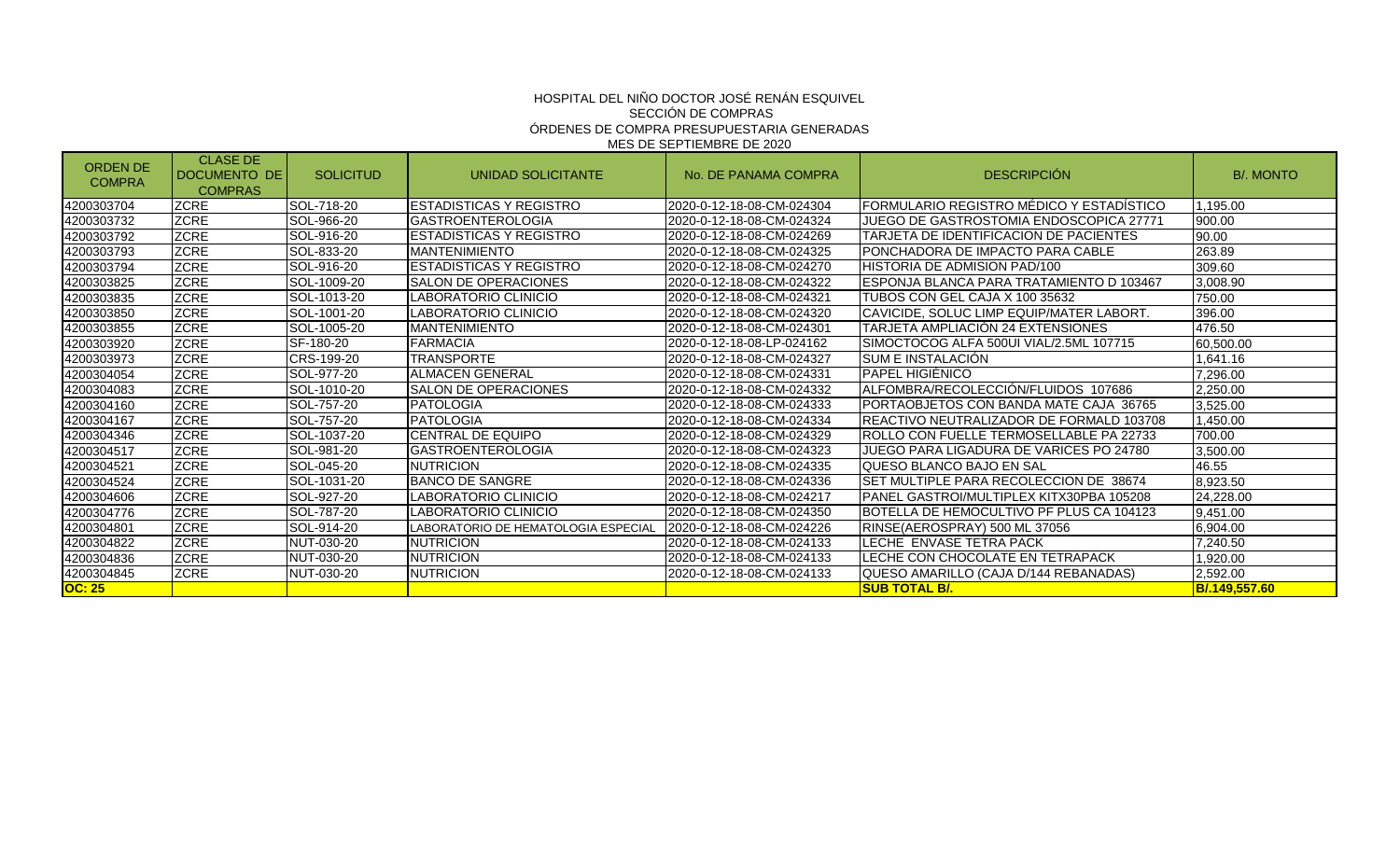| <b>ORDEN DE</b><br><b>COMPRA</b> | <b>CLASE DE</b><br><b>IDOCUMENTO DE</b><br><b>COMPRAS</b> | <b>SOLICITUD</b>  | UNIDAD SOLICITANTE                                          | No. DE PANAMA COMPRA       | <b>DESCRIPCIÓN</b>                        | <b>B/. MONTO</b> |
|----------------------------------|-----------------------------------------------------------|-------------------|-------------------------------------------------------------|----------------------------|-------------------------------------------|------------------|
| 4200304849                       | <b>ZCRE</b>                                               | <b>NUT-030-20</b> | <b>NUTRICION</b>                                            | I2020-0-12-18-08-CM-024133 | NECTAR VARIADO                            | 1,892.80         |
| 4200304933                       | <b>ZCRE</b>                                               | NUT-032-20        | <b>NUTRICION</b>                                            | 2020-0-12-18-08-CM-024134  | <b>CARNE/CINTA SIN HUESO</b>              | 31,320.00        |
| 4200305055                       | <b>ZCRE</b>                                               | SOL-921-20        | <b>MANTENIMIENTO</b>                                        | 2020-0-12-18-08-CM-024326  | IMADERA CEPILLADA 1X4X12                  | 90.00            |
| 4200305106                       | <b>ZCRE</b>                                               | SOL-925-20        | <b>ASEO Y MENSAJERIA</b>                                    | 2020-0-12-18-08-CM-024368  | ICUBO EXPRIMIDOR CON RUEDAS               | 2,450.00         |
| 4200305140                       | <b>ZCRE</b>                                               | SOL-1012-20       | <b>NEFROLOGIA</b>                                           | 2020-0-12-18-08-CM-024357  | SISTEM/CATET/12.5/ANTE/18/18/ESC 101280   | 570.00           |
| 4200305186                       | <b>ZCRE</b>                                               | SOL-914-20        | LABORATORIO DE HEMATOLOGIA ESPECII2020-0-12-18-08-CM-024226 |                            | COLAGENO - AGREGABILIDAD PLAQUETA 34374   | 1,450.00         |
| 4200305208                       | <b>ZCRE</b>                                               | SOL-908-20        | LABORATORIO DE HEMATOLOGIA ESPECII2020-0-12-18-08-CM-024366 |                            | PROTROMBINA TP-FIB RECOMBINANTE J 35530   | 8,343.27         |
| 4200305285                       | <b>ZCRE</b>                                               | SOL-965-20        | <b>NUTRICION</b>                                            | 2020-0-12-18-08-CM-024372  | <b>ATOMIZADOR</b>                         | 264.00           |
| 4200305286                       | <b>ZCRE</b>                                               | SOL-1038-20       | LABORATORIO CLINICIO                                        | 2020-0-12-18-08-CM-024371  | TUBO CON EDTA K2 VOLUMEN 2ML 36694        | 750.00           |
| 4200305292                       | <b>ZCRE</b>                                               | SOL-1040-20       | <b>ISALON DE OPERACIONES</b>                                | 2020-0-12-18-08-CM-024378  | VALVULA CARDIACA MECANICA POSICIO 28560   | 1,031.00         |
| 4200305321                       | <b>ZCRE</b>                                               | CRS-202-20        | DOCENCIA MEDICA                                             | 2020-0-12-18-08-CM-024373  | <b>CORTE DE PAPELERIA</b>                 | 46.60            |
| 4200305474                       | <b>ZCRE</b>                                               | SF-259-20         | <b>FARMACIA</b>                                             | 2020-0-12-18-08-CM-024380  | TEMOZOLAMIDA 100 MG. CAPSULA. V.O 11853   | 6,250.00         |
| 4200305785                       | <b>ZCRE</b>                                               | <b>NUT-024-20</b> | NUTRICION                                                   | 2020-0-12-18-08-CM-024118  | ACHIOTE/215 GR                            | 14.059.78        |
| 4200305788                       | <b>ZCRE</b>                                               | NUT-024-20        | <b>NUTRICION</b>                                            | 2020-0-12-18-08-CM-024118  | <b>LEGUMBRES Y FRUTAS</b>                 | 12.734.80        |
| 4200305791                       | <b>ZCRE</b>                                               | SOL-1045-20       | <b>BIOMEDICA</b>                                            | 2020-0-12-18-08-CM-024392  | REGULADOR DE CORRIENTE / LW-12085         | 614.13           |
| 4200305896                       | <b>ZCRE</b>                                               | NUT-024-20        | <b>NUTRICION</b>                                            | l2020-0-12-18-08-CM-024118 | LEGUMBRES Y FRUTAS                        | 5,702.40         |
| 4200305922                       | <b>ZCRE</b>                                               | SOL-985-20        | ASEO Y MENSAJERIA                                           | 2020-0-12-18-08-CM-024393  | IPAPEL TOALLA INDUSTRIAL                  | 1,398.00         |
| 4200305925                       | <b>ZCRE</b>                                               | SOL-1050-20       | <b>CENTRAL DE EQUIPO</b>                                    | 2020-0-12-18-08-CM-024395  | SIST/ASPIR/S/PUE/C/CAM/14FR/54CM 103210   | 858.00           |
| 4200306033                       | <b>ZCRE</b>                                               | SOL-753-20        | <b>PATOLOGIA</b>                                            | 2020-0-12-18-08-CM-024403  | IBATAS DES. CORTAS M/JACKET BATAS TALLA M | 3,000.00         |
| 4200306078                       | <b>ZCRE</b>                                               | <b>CRS-207-20</b> | <b>INFORMATICA</b>                                          | 2020-0-12-18-08-CM-024413  | SERVICIOS COMERCIALES CENTRO DE SERVICIO  | 4,813.10         |
| 4200306084                       | <b>ZCRE</b>                                               | SOL-1049-20       | <b>I</b> SALON DE OPERACIONES                               | 2020-0-12-18-08-CM-024411  | CEMENTO PARA HUESO 23679                  | 1,599.60         |
| 4200306137                       | <b>ZCRE</b>                                               | SOL-1029-20       | <b>BANCO DE SANGRE</b>                                      | 2020-0-12-18-08-CM-024399  | KIT PARA REDUCCION DE PLAQUETAS C 36999   | 3,264.00         |
| 4200306262                       | <b>ZCRE</b>                                               | SOL-968-20        | <b>IMANTENIMIENTO</b>                                       | 2020-0-12-18-08-CM-024417  | LAVAMANO SANITARIO ACERO INOXIDABLE       | 1,824.24         |
| 4200306292                       | <b>ZCRE</b>                                               | SOL-979-20        | BIOMEDICA                                                   | 2020-0-12-18-08-CM-024418  | MODULO/PACIENTE PARA REGISTR 102938-ACC   | 7,000.00         |
| 4200306353                       | <b>ZCRE</b>                                               | SF-306-20         | <b>FARMACIA</b>                                             | 2020-0-12-18-08-CM-024424  | IRITUXIMAB, 500 MG/50 ML, SOLUCION 10316  | 2.800.00         |
| <b>OC: 25</b>                    |                                                           |                   |                                                             |                            | <u>ISUB TOTAL B/.</u>                     | B/.114,125.72    |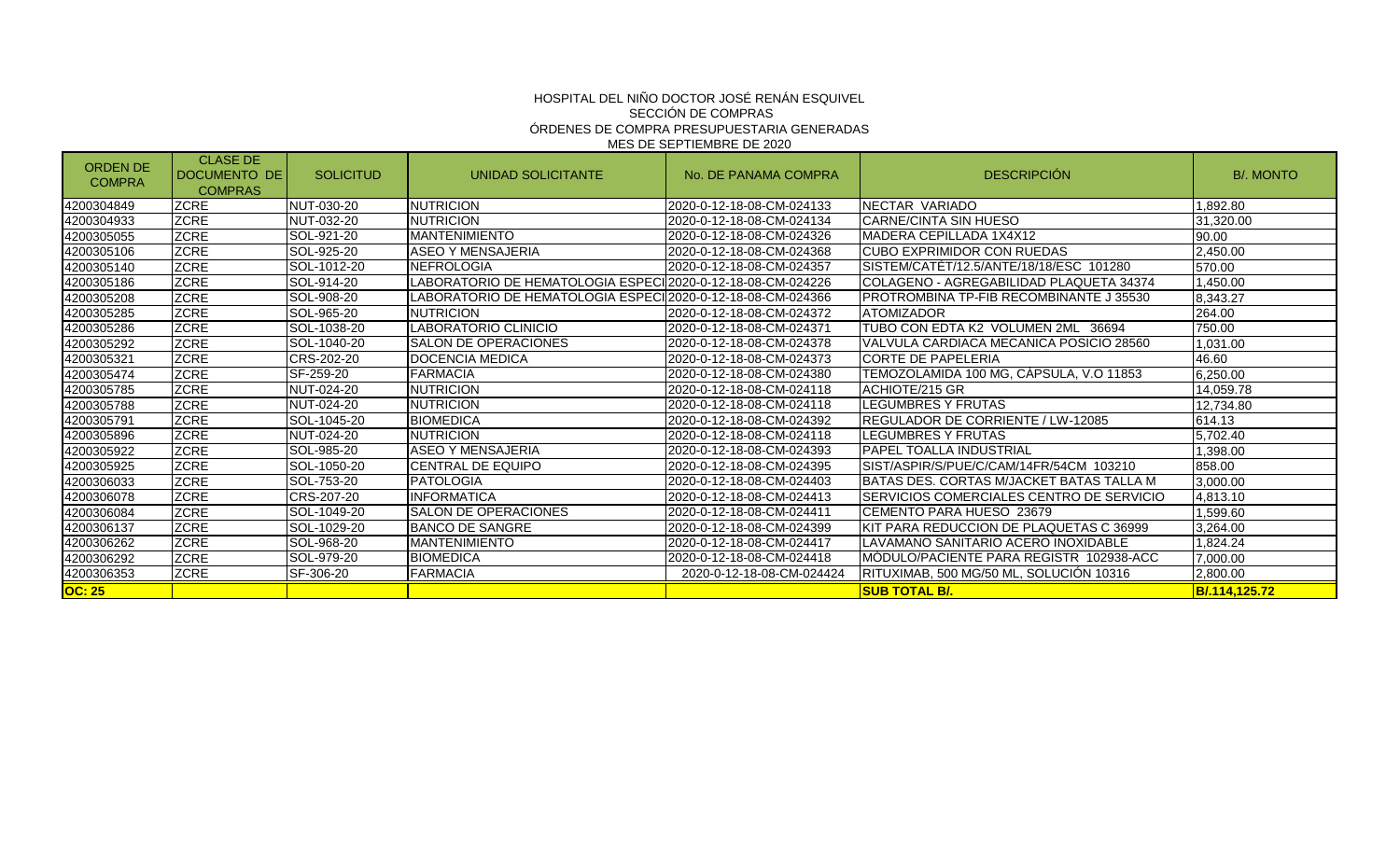| <b>ORDEN DE</b><br><b>COMPRA</b> | <b>CLASE DE</b><br><b>IDOCUMENTO DE</b><br><b>COMPRAS</b> | <b>SOLICITUD</b> | UNIDAD SOLICITANTE                                              | No. DE PANAMA COMPRA       | <b>DESCRIPCIÓN</b>                        | <b>B/. MONTO</b> |
|----------------------------------|-----------------------------------------------------------|------------------|-----------------------------------------------------------------|----------------------------|-------------------------------------------|------------------|
| 4200306430                       | <b>ZCRE</b>                                               | SOL-1039-20      | <b>MANTENIMIENTO</b>                                            | 2020-0-12-18-08-CM-024419  | <b>BALDOSA</b>                            | 122.50           |
| 4200306534                       | <b>ZCRE</b>                                               | SOL-1002-20      | <b>ALMACEN GENERAL</b>                                          | 2020-0-12-18-08-RC-002144  | AGUA GARRAFÓN 5 GAL                       | 3,780.00         |
| 4200306608                       | <b>ZCRE</b>                                               | NUT-041-20       | <b>NUTRICION</b>                                                | 2020-0-12-18-08-CM-024440  | LECHE ENTERA GRADO A ENVASE TETRAPACK     | 7,140.00         |
| 4200306615                       | <b>ZCRE</b>                                               | CRS-200-20       | NUTRICION                                                       | 2020-0-12-18-08-CM-024426  | IGAS DE COCINA                            | 4,640.00         |
| 4200306623                       | <b>ZCRE</b>                                               | SOL-964-20       | <b>NUTRICION</b>                                                | 2020-0-12-18-08-CM-024425  | IPAPEL FILM DE COCINA                     | 5,155.00         |
| 4200306626                       | <b>ZCRE</b>                                               | SOL-964-20       | NUTRICION                                                       | 2020-0-12-18-08-RC-002143  | KIT DE CUBIERTOS TENEDOR CUCHILLO CUCHAR  | 6,172.80         |
| 4200306714                       | <b>ZCRE</b>                                               | SOL-746-20       | <b>MANTENIMIENTO</b>                                            | 2020-0-12-18-08-CM-024443  | FLUXOMETRO PARA INODORO                   | 600.00           |
| 4200306739                       | <b>ZCRE</b>                                               | SOL-973-20       | <b>BIOMEDICA</b>                                                | 2020-0-12-18-08-CM-0244445 | MEZCLADOR DE AIRE/OXIGENO 40043-REP       | 650.00           |
| 4200306821                       | <b>ZCRE</b>                                               | SOL-914-20       | ABORATORIO DE HEMATOLOGIA ESPECI $ 2020$ -0-12-18-08-CM-024449- |                            | PLASMA CONTROL ANORMAL CAJA X 10 102540   | 980.00           |
| 4200306858                       | <b>ZCRE</b>                                               | SOL-914-20       | LABORATORIO DE HEMATOLOGIA ESPECII2020-0-12-18-08-CM-024422     |                            | <b>HOJA PROTECTORA D/PAPEL ABSORBENTE</b> | 358.00           |
| 4200306885                       | <b>ZCRE</b>                                               | SOL-972-20       | BIOMEDICA                                                       | 2020-0-12-18-08-CM-024450  | MONITOR/PANTA/LED/ALTA DEFIN/24" 105638   | 8,790.00         |
| 4200306905                       | <b>ZCRE</b>                                               | SOL-382-20       | <b>ALMACEN GENERAL</b>                                          | 2020-0-12-18-08-CM-024451  | <b>IPAPEL COMERCIAL</b>                   | 590.00           |
| 4200307036                       | <b>ZCRE</b>                                               | SOL-1021-20      | <b>GENETICA</b>                                                 | 2020-0-12-18-08-CM-024456  | TUBOS CONICOS DE 15 ML MEMBRETADO 39220   | 200.00           |
| 4200307069                       | <b>ZCRE</b>                                               | SOL-997-20       | LABORATORIO CLINICIO                                            | 2020-0-12-18-08-CM-024330  | PRUEBA/PCR REAL TIME/PATOG KIT/32 106441  | 44,000.00        |
| 4200307084                       | <b>ZCRE</b>                                               | SOL-1035-20      | ASEO Y MENSAJERIA                                               | 2020-0-12-18-08-CM-024454  | LAMPAZO COMPLETO CHICO 5 X 12             | 139.50           |
| 4200307105                       | <b>ZCRE</b>                                               | SF-249-20        | FARMACIA                                                        | 2020-0-12-18-08-CM-024457  | CLORHID/PROPRAN/1mg/ml amp/1ml C/U 10210  | 200.00           |
| 4200307145                       | <b>ZCRE</b>                                               | SOL-1020-20      | <b>MANTENIMIENTO</b>                                            | 2020-0-12-18-08-CM-024458  | IREGULADOR DE VAPOR 0 A 200 PSI           | 757.00           |
| 4200307173                       | <b>ZCRE</b>                                               | SOL-1046-20      | BIOMEDICA                                                       | 2020-0-12-18-08-CM-024459  | TARJETA ELECT/UNI/INT/GRAFI_102098-REP    | 5,171.81         |
| 4200307194                       | <b>ZCRE</b>                                               | SOL-1060-20      | <b>ALMACEN GENERAL</b>                                          | 2020-0-12-18-08-RC-002145  | AGUA GARRAFÓN 5 GAL                       | 5,670.00         |
| 4200307236                       | <b>ZCRE</b>                                               | SF-261-20        | <b>FARMACIA</b>                                                 | 2020-0-12-18-08-CM-024462  | CLORHIDRATO DE RANITIDINA, 50 MG/ 10101   | 2,750.00         |
| 4200307243                       | <b>ZCRE</b>                                               | SF-261-20        | FARMACIA                                                        | 2020-0-12-18-08-CM-024461  | DIMENHIDRINATO 10 mg/ml AMP/5ML 10128     | 600.00           |
| 4200307249                       | <b>ZCRE</b>                                               | SF-261-20        | FARMACIA                                                        | 2020-0-12-18-08-CM-024460  | INSULINA N.P.H. (HUMANA), 100 U/ML 10825  | 570.00           |
| 4200307816                       | <b>ZCRE</b>                                               | SF-261-20        | FARMACIA                                                        | 2020-0-12-18-08-CM-024463  | INSULINA REGULAR (HUMANA) 10365           | 597.00           |
| 4200307973                       | <b>ZCRE</b>                                               | SOL-674-20       | <b>ALMACEN GENERAL</b>                                          | 2020-0-12-18-08-RC-002148  | VASOS CÓNICO DE CARTON 4 ONZAS            | 887.52           |
| OC=24                            |                                                           |                  |                                                                 |                            | <b>SUB TOTAL B/.</b>                      | 100,521.13       |
| <b>TOTAL OC=99</b>               |                                                           |                  |                                                                 |                            | <b>TOTAL B/.</b>                          | B/.496.025.06    |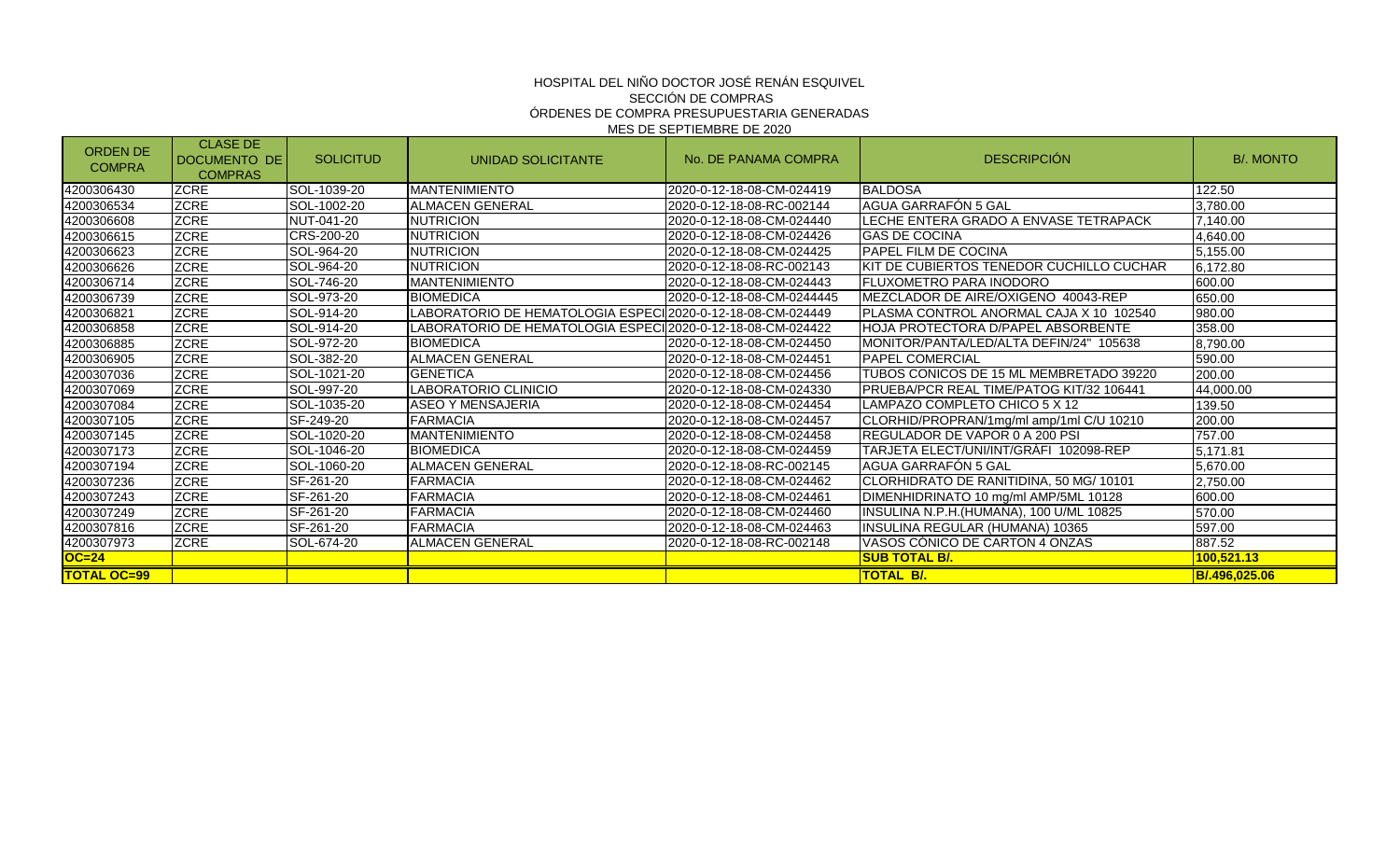#### HOSPITAL DEL NINO DOCTOR JOSÉ RENAN ESQUIVEL SECCIÓN DE COMPRAS ÓRDENES DE COMPRA FINANCIERAS GENERADAS MES DE SEPTIEMBRE 2020

| <b>ORDEN DE</b><br><b>COMPRA</b> | <b>CLASE DE</b><br>DOCUMENTO DE<br><b>COMPRAS</b> | <b>SOLICITUD</b> | UNIDAD SOLICITANTE        | No. DE PANAMÁ COMPRA       | <b>DESCRIPCIÓN</b>                          | <b>B/. MONTO</b> |
|----------------------------------|---------------------------------------------------|------------------|---------------------------|----------------------------|---------------------------------------------|------------------|
| 4800059564                       | <b>ZCRF</b>                                       | SOL:073-20       | <b>INHALOTERAPIA</b>      | 2020-0-12--18-08-LP-024144 | ICIRCUITO NEONATAL DESECHABLE 40039-ACC     | 108,657.50       |
| 4800059666                       | <b>ZCRF</b>                                       | SOL.949-2020     | <b>CENTRAL DE EQUIPO</b>  | 2020-0-12-18-08-CM-024402  | RESPIRA/FACIAL/S/VAL/FFP2D/MEDIA 104747     | 10,200.00        |
| 4800059667                       | <b>ZCRF</b>                                       | SOL.949-2020     | <b>ICENTRAL DE EQUIPO</b> | 2020-0-12-18-08-CM-024402  | IRESPIRA/FACIAL/S/VAL/FFP2D/GRAND<br>104747 | 22,500.00        |
| 4800059712                       | <b>ZCRF</b>                                       | SOL.949-2020     | <b>ICENTRAL DE EQUIPO</b> | 2020-0-12-18-08-CM-024402  | IRESPIRA/FACIAL/S/VAL/FFP2D/MEDIA 104747    | 10,200.00        |
| 4800059782                       | <b>ZCRF</b>                                       | <b>ADM-N-177</b> | <b>ADMINISTRACION</b>     | 2020-0-12-18-08-CM-024382  | <b>EXAMEN ESPECIAL</b>                      | 67.00            |
| 4800059785                       | <b>ZCRF</b>                                       | ADM-N-178        | <b>ADMINISTRACION</b>     | 2020-0-12-18-08-CM-024383  | <b>EXAMEN ESPECIAL</b>                      | 77.00            |
| 4800059786                       | <b>ZCRF</b>                                       | ADM-N-179        | <b>ADMINISTRACION</b>     | 2020-0-12-18-08-CM-024384  | <b>IEXAMEN ESPECIAL</b>                     | 20.00            |
| 4800059788                       | <b>ZCRF</b>                                       | <b>ADM-N-180</b> | ADMINISTRACION            | 2020-0-12-18-08-CM-024385  | <b>EXAMEN ESPECIAL</b>                      | 370.00           |
| 4800059789                       | <b>ZCRF</b>                                       | ADM-N-181        | <b>ADMINISTRACION</b>     | 2020-0-12-18-08-CM-024386  | <b>IEXAMEN ESPECIAL</b>                     | 370.00           |
| 4800059790                       | <b>ZCRF</b>                                       | ADM-N-185        | <b>IADMINISTRACION</b>    | 2020-0-12-18-08-CM-024387  | <b>IEXAMEN ESPECIAL</b>                     | 943.00           |
| 4800059792                       | <b>ZCRF</b>                                       | SOL. 657-20      | <b>GENETICA</b>           | 2020-0-12-18-08-LP-023915  | SECUENCIADOR CON AMPLIFICACION IN 103564    | 227,255.00       |
| 4800059827                       | <b>ZCRF</b>                                       | ADM-N-183        | <b>ADMINISTRACION</b>     | 2020-0-12-18-08-CM-024427  | <b>EXAMEN ESPECIAL</b>                      | 394.00           |
| 4800059830                       | <b>ZCRF</b>                                       | ADM-N-184        | <b>ADMINISTRACION</b>     | 2020-0-12-18-08-CM-024428  | <b>IEXAMEN ESPECIAL</b>                     | 370.00           |
| 4800059832                       | <b>ZCRF</b>                                       | ADM-N-186        | <b>ADMINISTRACION</b>     | 2020-0-12-18-08-CM-024429  | <b>IEXAMEN ESPECIAL</b>                     | 850.00           |
| 4800059833                       | <b>ZCRF</b>                                       | <b>ADM-N-187</b> | <b>ADMINISTRACION</b>     | 2020-0-12-18-08-CM-024430  | <b>IEXAMEN ESPECIAL</b>                     | 52.00            |
| 4800059834                       | <b>ZCRF</b>                                       | ADM-N-188        | <b>ADMINISTRACION</b>     | 2020-0-12-18-08-CM-024431  | <b>EXAMEN ESPECIAL</b>                      | 370.00           |
| 4800059838                       | <b>ZCRF</b>                                       | ADM-N-189        | <b>IADMINISTRACION</b>    | 2020-0-12-18-08-CM-024432  | <b>IEXAMEN ESPECIAL</b>                     | 28.00            |
| 4800059839                       | <b>ZCRF</b>                                       | ADM-N-190        | <b>ADMINISTRACION</b>     | 2020-0-12-18-08-CM-024433  | <b>IEXAMEN ESPECIAL</b>                     | 52.00            |
| 4800059842                       | <b>ZCRF</b>                                       | ADM-N-191        | <b>IADMINISTRACION</b>    | 2020-0-12-18-08-CM-024434  | <b>EXAMEN ESPECIAL</b>                      | 67.00            |
| 4800059843                       | <b>ZCRF</b>                                       | ADM-N-192        | <b>ADMINISTRACION</b>     | 2020-0-12-18-08-CM-024437  | <b>IEXAMEN ESPECIAL</b>                     | 370.00           |
| 4800059844                       | <b>ZCRF</b>                                       | ADM-N-193        | <b>ADMINISTRACION</b>     | 2020-0-12-18-08-CM-024438  | <b>EXAMEN ESPECIAL</b>                      | 50.00            |
| 4800059845                       | <b>ZCRF</b>                                       | ADM-N-194        | <b>ADMINISTRACION</b>     | 2020-0-12-18-08-CM-024439  | <b>EXAMEN ESPECIAL</b>                      | 370.00           |
| <b>TOTAL OC=22</b>               |                                                   |                  |                           |                            | <b>TOTAL B/.</b>                            | B/.383,632.50    |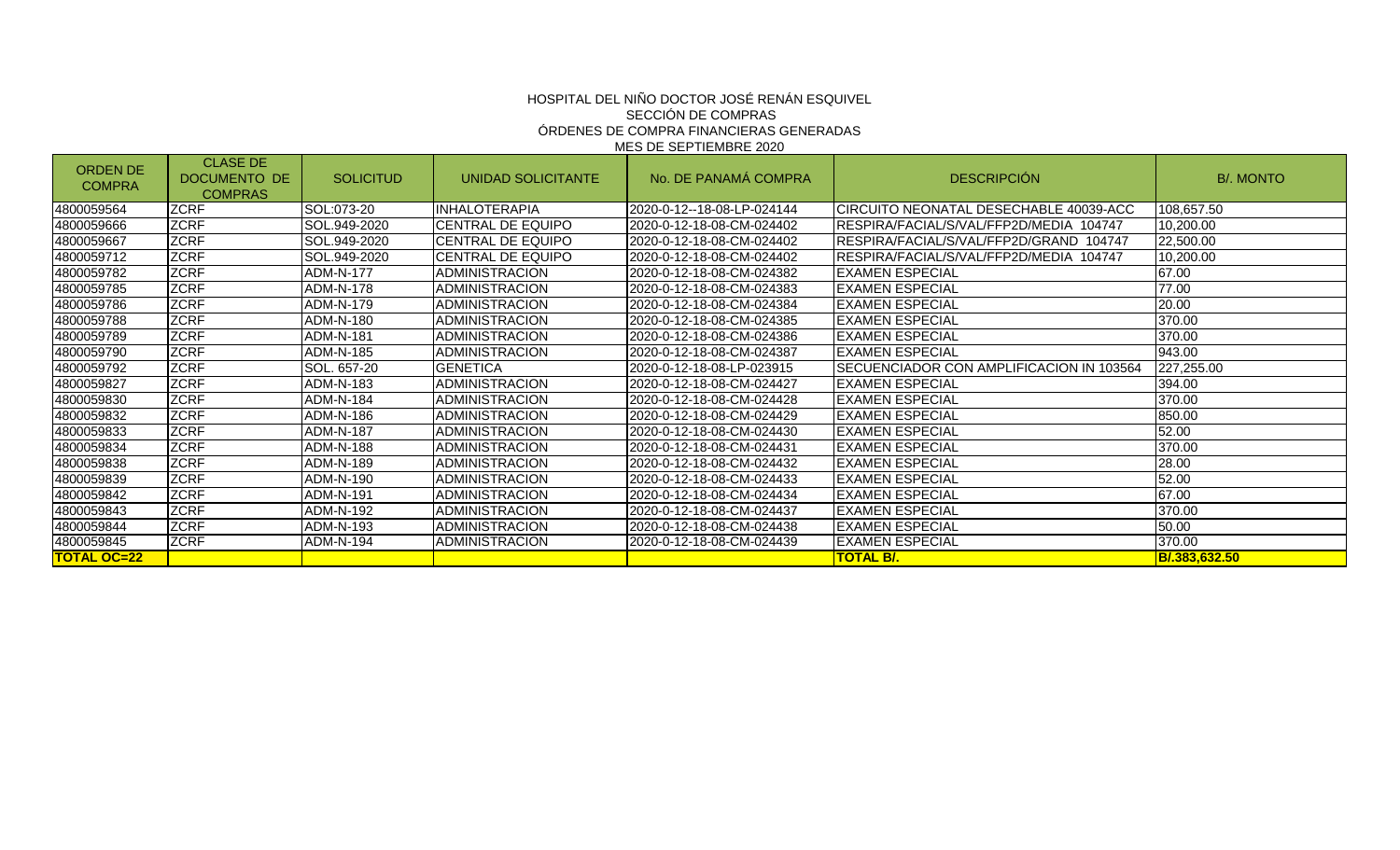### HOSPITAL DEL NIÑO DOCTOR JOSÉ RENÁN ESQUIVEL SECCIÓN DE COMPRAS CONTRATOS PRESUPUESTARIOS GENERADOS Y TRAMITADOS MES DE SEPTIEMBRE DE 2020

| <b>ORDEN DE</b><br><b>COMPRA</b> | <b>CLASE DE</b><br><b>DOCUMENTO</b> | <b>SOLICITUD</b>  | N° DE CONTRATO | UNIDAD SOLICITANTE     | N° PANAMÁ COMPRA          | <b>DESCRIPCIÓN</b>      | <b>B/. MONTO</b> |
|----------------------------------|-------------------------------------|-------------------|----------------|------------------------|---------------------------|-------------------------|------------------|
| 4300020221                       | <b>ZCTR</b>                         | INO AMERITA       | <b>IDJ-133</b> | <b>IADMINISTRACION</b> | 2017-1-27-0-99-LM-001713  | <b>DIESEL</b>           | 18,064.79        |
| 4300020344                       | <b>ZCTR</b>                         | <b>NO AMERITA</b> | IADEN.3 DJ132  | <b>IADMINISTRACION</b> | 2017-1-27-0-99-LM-001713  | <b>IDIESEL</b>          | 30,000.00        |
| 4300020433                       | <b>ZCTR</b>                         | CRS-108-20        | $C.018-20$     | <b>IADMINISTRACION</b> | 2020-0-12-18-08-LP-023745 | <b>OTROS ALQUILERES</b> | 12,600.00        |
| <b>TOTAL OC=3</b>                |                                     |                   |                |                        |                           | <b>ITOTAL B/.</b>       | B/.60,664.79     |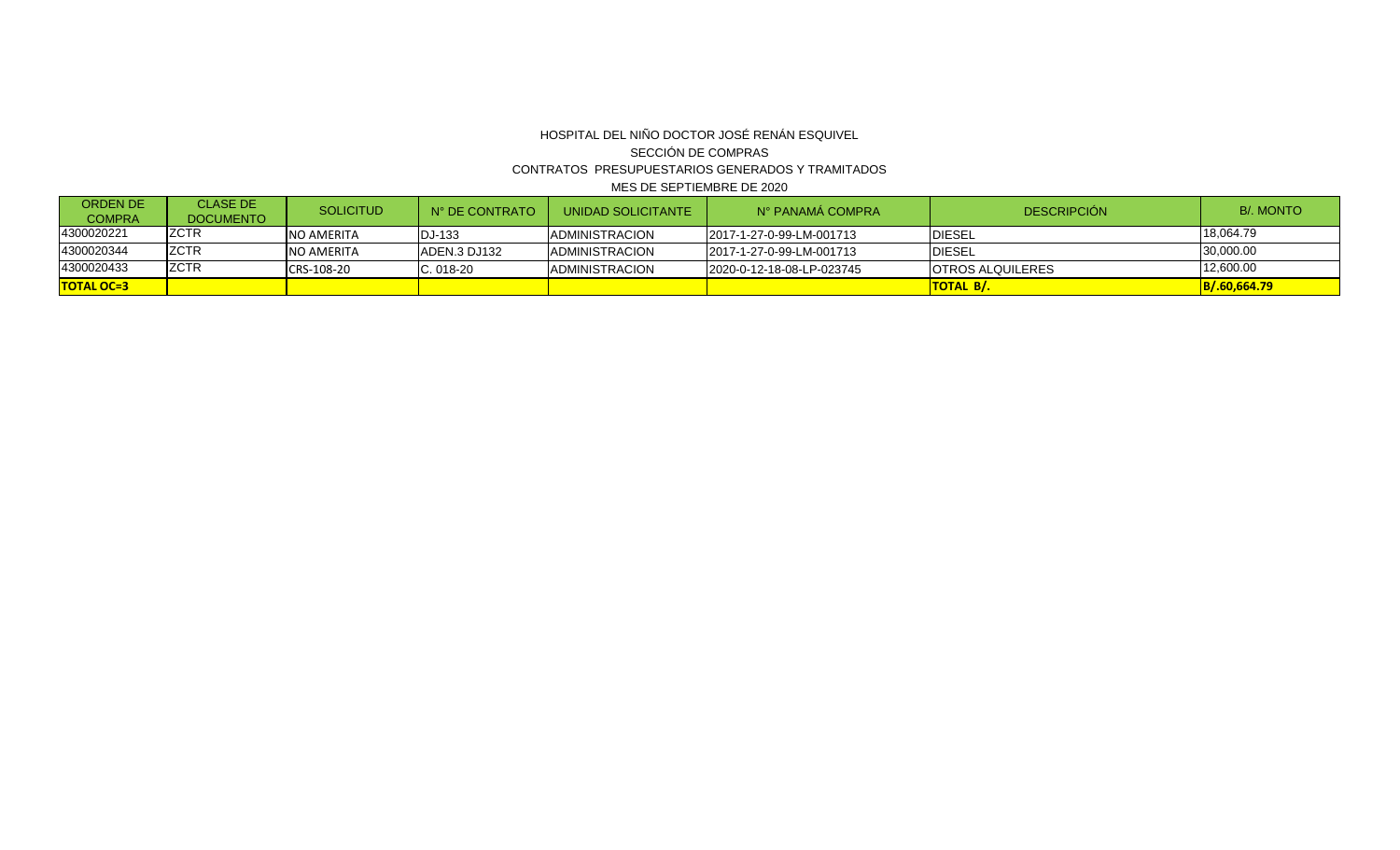# HOSPITAL DEL NIÑO DOCTOR JOSÉ RENÁN ESQUIVEL SECCIÓN DE COMPRAS ÓRDENES DE COMPRA PRESUPUESTARIAS DE EMERGENCIA NACIONAL /COVID-19

MES DE SEPTIEMBRE 2020

| $N^{\circ}$ ORDEN DE<br><b>COMPRA</b> | <b>CLASE DE</b><br><b>DOCUMENTO</b> | N° DE SOLICITUD    | UNIDAD SOLICITANTE           | N° PANAMA COMPRA           | <b>DESCRIPCION</b>                                | <b>B/. MONTO</b> |
|---------------------------------------|-------------------------------------|--------------------|------------------------------|----------------------------|---------------------------------------------------|------------------|
| 4200304080                            | IZCRE                               | <b>ISOL-821-20</b> | ICENTRAL DE EQUIPO           | 2020-0-12-18-08-CM-024120  | IMASCARILLA RECTANGULAR DE 3 PLIEG 335898,400.00  |                  |
| 4200304111                            | <b>ZCRE</b>                         | <b>SOL-951-20</b>  | <b>ILABORATORIO CLINICIO</b> | 2020-0-12-18-08-CM-024203  | MEDIO/TRANS/UNIVERSAL/RECO CJ/300 10784 20,400.00 |                  |
| 4200304556                            | <b>ZCRE</b>                         | SOL-846-20         | ICENTRAL DE EQUIPO           | I2020-0-12-18-08-CM-024219 | SIST/ASPIR/S/PUE/C/CAM/12FR/54CM 103210 10,800.00 |                  |
| TOTAL OC=3                            |                                     |                    |                              |                            | TOTAL B/.                                         | 39,600.00        |